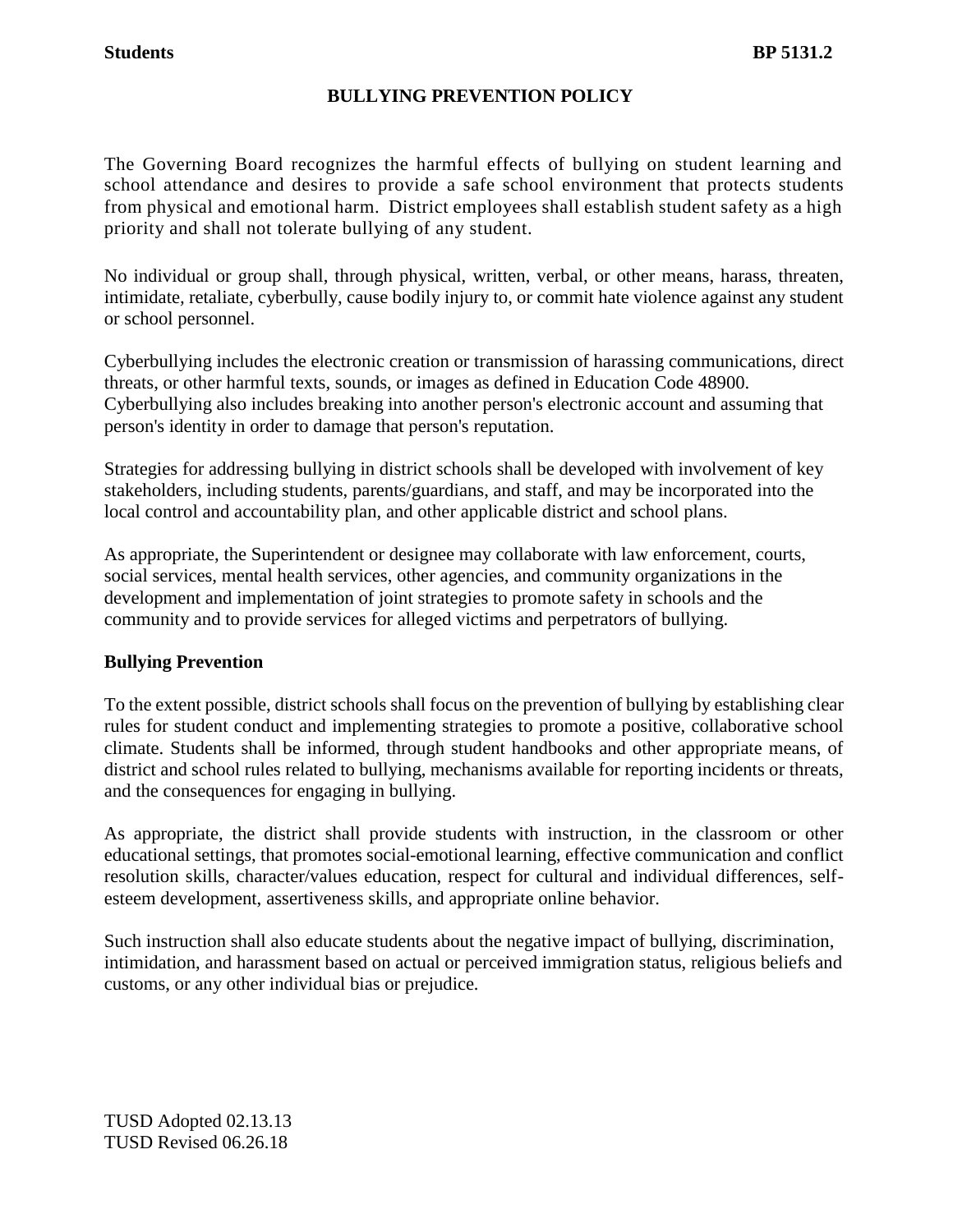The Superintendent or designee shall provide training to teachers and other school staff to raise their awareness about the legal obligation of the district and its employees to prevent discrimination, harassment, intimidation, and bullying of district students. Such training shall be designed to provide staff with the skills to:

- 1. Discuss the diversity of the student body and school community, including their varying immigration experiences
- 2. Discuss bullying prevention strategies with students, and teach students to recognize the behavior and characteristics of bullying perpetrators and victims
- 3. Identify the signs of bullying or harassing behavior
- 4. Take immediate corrective action when bullying is observed
- 5. Report incidents to the appropriate authorities, including law enforcement in instances of criminal behavior

Based on an assessment of bullying incidents at school, the Superintendent or designee may increase supervision and security in areas where bullying most often occurs, such as classrooms, playgrounds, hallways, restrooms, cafeterias.

### **Intervention**

Students are encouraged to notify school staff when they are being bullied or suspect that another student is being victimized. In addition, the Superintendent or designee shall develop means for students to report threats or incidents confidentially and anonymously.

School staff who witness an act of bullying shall immediately intervene to stop the incident when it is safe to do so. (Education Code 234.1)

When appropriate based on the severity or pervasiveness of the bullying, the Superintendent or designee shall notify the parents/guardians of victims and perpetrators and may contact law enforcement.

The Superintendent, principal, or principal's designee may refer a victim, witness, perpetrator, or other student affected by an act of bullying to a school counselor, school psychologist, social worker, child welfare attendance personnel, school nurse, or other school support service personnel for case management, counseling, and/or participation in a restorative justice program as appropriate. (Education Code 48900.9)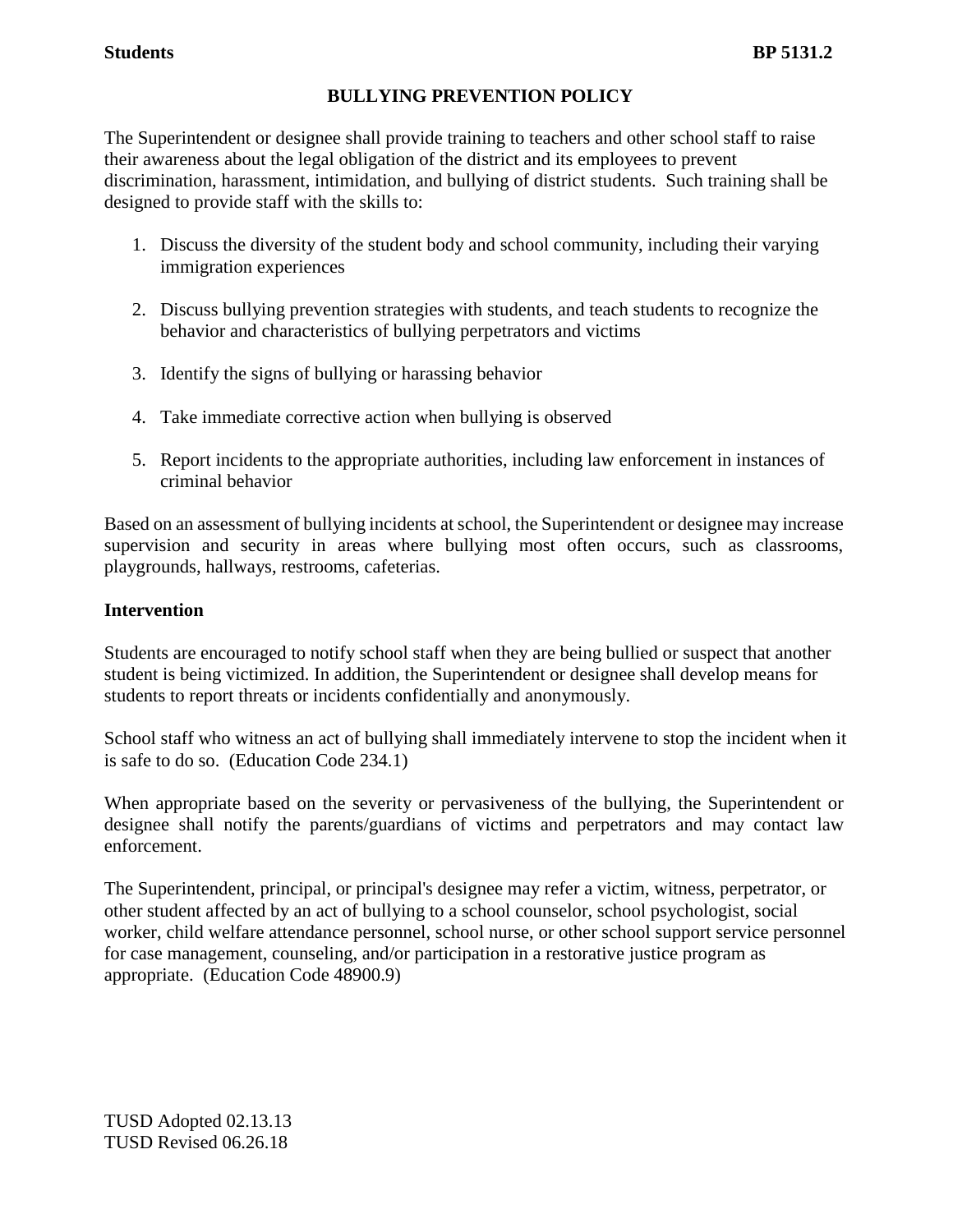## **Reporting and Filing of Complaints**

Any student, parent/guardian, or other individual who believes that a student has been subjected to bullying or who has witnessed bullying may report the incident to a teacher, the principal, a compliance officer, or any other available school employee. Within one business day of receiving such a report, a staff member shall notify the principal of the report, whether or not a uniform complaint is filed. In addition, any school employee who observes an incident of bullying involving a student shall, within one business day, report his/her observation to the principal or a district compliance officer, whether or not the alleged victim files a complaint.

Within two business days of receiving a report of bullying, the principal shall notify the district compliance officer identified in AR 1312.3 - Uniform Complaint Procedures.

When the circumstances involve cyber-bullying, individuals with information about the activity shall be encouraged to save and print any electronic or digital messages that they feel constitute cyberbullying and to notify a teacher, the principal, or other employee so that the matter may be investigated. When a student uses a social networking site or service to bully or harass another student, the Superintendent or designee may file a request with the networking site or service to suspend the privileges of the student and to have the material removed.

When a report of bullying is submitted, the principal or a district compliance officer shall inform the student or parent/guardian of the right to file a formal written complaint in accordance with AR 1312.3. The student who is the alleged victim of the bullying shall be given an opportunity to describe the incident, identify witnesses who may have relevant information, and provide other evidence of bullying.

### **Investigation and Resolution of Complaints**

Any complaint of bullying shall be investigated and, if determined to be discriminatory, resolved in accordance with law and the district's uniform complaint procedures specified in AR 1312.3.

If, during the investigation, it is determined that a complaint is about nondiscriminatory bullying, the principal or designee shall inform the complainant and shall take all necessary actions to resolve the complaint.

### **Discipline**

Corrective actions for a student who commits an act of bullying of any type may include counseling, behavioral intervention and education, and, if the behavior is severe or pervasive as defined in Education Code 48900, may include suspension or expulsion in accordance with district policies and regulations.

Any employee who permits or engages in bullying or retaliation related to bullying shall be subject to disciplinary action, up to and including dismissal.

TUSD Adopted 02.13.13 TUSD Revised 06.26.18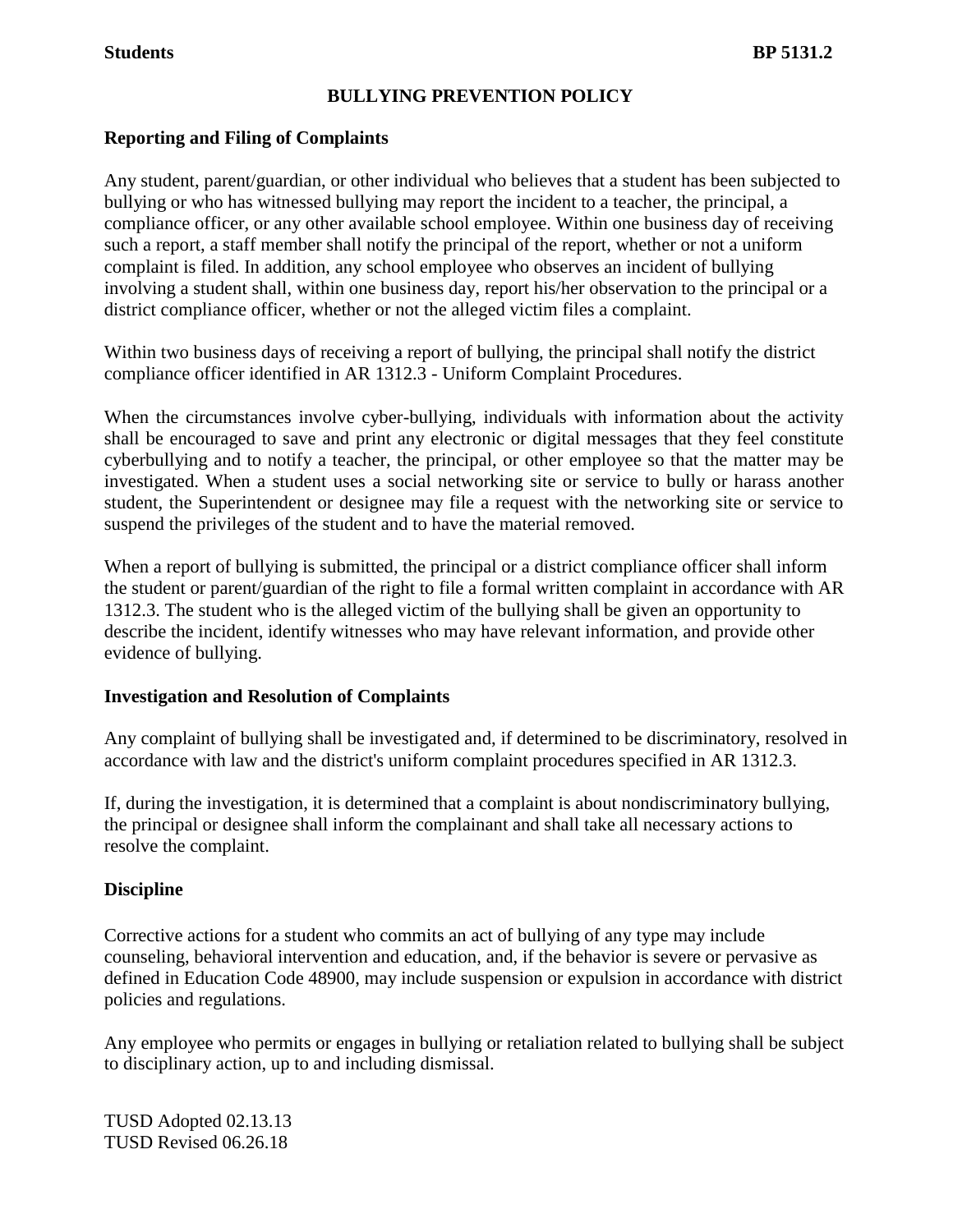### **Students** BP 5131.2

# **BULLYING PREVENTION POLICY**

Legal Reference: EDUCATION CODE 200-262.4 Prohibition of discrimination 32282 Comprehensive safety plan 32283.5 Bullying; online training 35181 Governing board policy on responsibilities of students 35291-35291.5 Rules 48900-48925 Suspension or expulsion 48985 Translation of notices

PENAL CODE 422.55 Definition of hate crime 647 Use of camera or other instrument to invade person's privacy; misdemeanor 647.7 Use of camera or other instrument to invade person's privacy; punishment 653.2 Electronic communication devices, threats to safety

CODE OF REGULATIONS, TITLE 5 4600-4687 Uniform complaint procedures UNITED STATES CODE, TITLE 47 254 Universal service discounts (e-rate) CODE OF FEDERAL REGULATIONS, TITLE 28 35.107 Nondiscrimination on basis of disability; complaints CODE OF FEDERAL REGULATIONS, TITLE 34 104.7 Designation of responsible employee for Section 504 106.8 Designation of responsible employee for Title IX 110.25 Notification of nondiscrimination on the basis of age

COURT DECISIONS Wynar v. Douglas County School District, (2013) 728 F.3d 1062 J.C. v. Beverly Hills Unified School District, (2010) 711 F.Supp.2d 1094 Lavine v. Blaine School District, (2002) 279 F.3d 719

Management Resources: CSBA PUBLICATIONS Final Guidance: AB 1266, Transgender and Gender Nonconforming Students, Privacy, Programs, Activities & Facilities, Legal Guidance, March 2014 Providing a Safe, Nondiscriminatory School Environment for Transgender and Gender-Nonconforming Students, Policy Brief, February 2014 Addressing the Conditions of Children: Focus on Bullying, Governance Brief, December 2012

TUSD Adopted 02.13.13 TUSD Revised 06.26.18